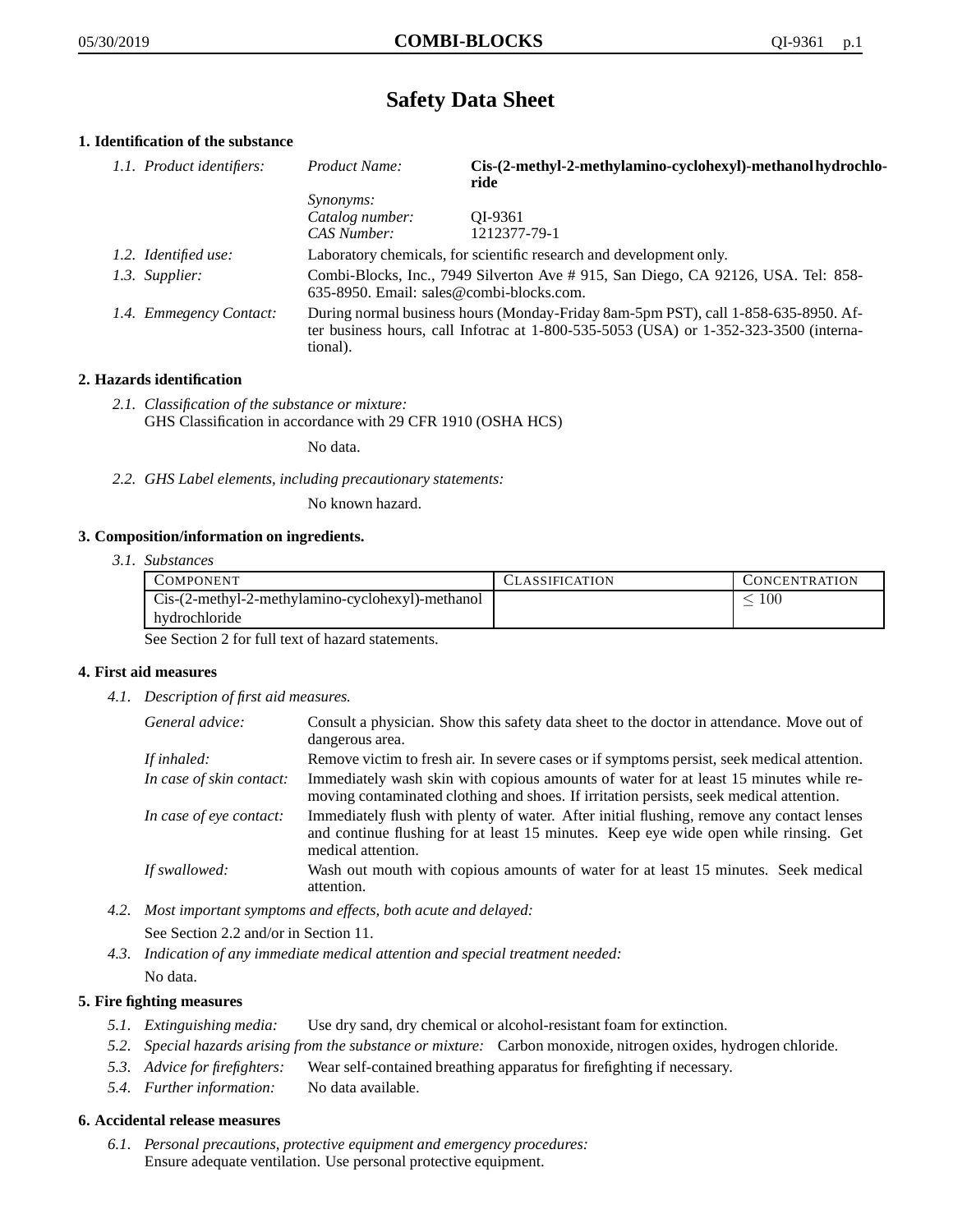- *6.2. Environmental precautions:* Should not be released into the environment. See Section 12 for additional ecological information.
- *6.3. Methods and materials for containment and cleaning up:* Sweep up or vacuum up spillage and collect in suitable container for disposal.
- *6.4. Reference to other sections:* Refer to protective measures listed in Sections 8 and 13.

# **7. Handling and storage**

- *7.1. Precautions for safe handling:* Avoid contact with skin and eyes. Avoid inhalation of vapour or mist. Keep away from sources of ignition - No smoking. Take measures to prevent the build up of electrostatic charge. For precautions see section 2.2.
- *7.2. Conditions for safe storage, including any incompatibilities:* Keep container tightly closed in a dry and well-ventilated place. Containers which are opened must be carefully resealed and kept upright to prevent leakage.
- *7.3. Specific end use(s):* Laboratory chemicals, for scientific research and development only.

## **8. Exposure Controls / Personal protection**

- *8.1. Control parameters:*
- *Components with workplace control parameters:* Contains no substances with occupational exposure limit values. *8.2. Exposure controls:*

*Appropriate engineering controls:* Ensure that eyewash stations and safety showers are close to the workstation location. Ensure adequate ventilation, especially in confined areas.

*Personal protective equipment:*

| Eye/face protection:    | Wear appropriate protective eyeglasses or chemical safety goggles as described by OSHA's<br>eye and face protection regulations in 29 CFR 1910.133 or European Standard EN166.                                                                                                                                         |
|-------------------------|------------------------------------------------------------------------------------------------------------------------------------------------------------------------------------------------------------------------------------------------------------------------------------------------------------------------|
| Skin protection:        | Handle with gloves. Gloves must be inspected prior to use. Use proper glove removal<br>technique (without touching glove's outer surface) to avoid skin contact with this product.<br>Dispose of contaminated gloves after use in accordance with applicable laws and good<br>laboratory practices. Wash and dry hands |
| <b>Body Protection:</b> | Complete suit protecting against chemicals, Flame retardant antistatic protective clothing.,<br>The type of protective equipment must be selected according to the concentration and<br>amount of the dangerous substance at the specific workplace.                                                                   |
| Respiratory protection: |                                                                                                                                                                                                                                                                                                                        |

Control of environmental exposure: Prevent further leakage or spillage if safe to do so. Do not let product enter drains.

# **9. Physical and chemical properties**

*9.1. Information on basic physical and chemical properties*

| (a)      | Appearance:                                   | No data  |
|----------|-----------------------------------------------|----------|
| (b)      | Odour:                                        | No data  |
| (c)      | Odour Threshold:                              | No data  |
| (d)      | pH:                                           | No data  |
| (e)      | Melting point/freezing point:                 | No date. |
| (f)      | Initial boiling point and boiling range:      | No data  |
| (g)      | Flash point:                                  | No data  |
| (h)      | Evaporatoin rate:                             | No data  |
| (i)      | Flammability (solid, gas):                    | No data  |
| (j)      | Upper/lower flammability or explosive limits: | No data  |
| $\rm(k)$ | Vapour pressure:                              | No data  |
| (1)      | Vapour density:                               | No data  |
| (m)      | Relative density:                             | No data  |
| (n)      | Water solubility:                             | No data  |
| $\circ$  | Partition coefficient: n-octanol/water:       | No data  |
| (p)      | Auto-ignition:                                | No data  |
| (q)      | Decomposition temperature:                    | No data  |
| (r)      | Viscosity:                                    | No data  |
| (s)      | Explosive properties:                         | No data  |
| (t)      | Oxidizing properties:                         | No data  |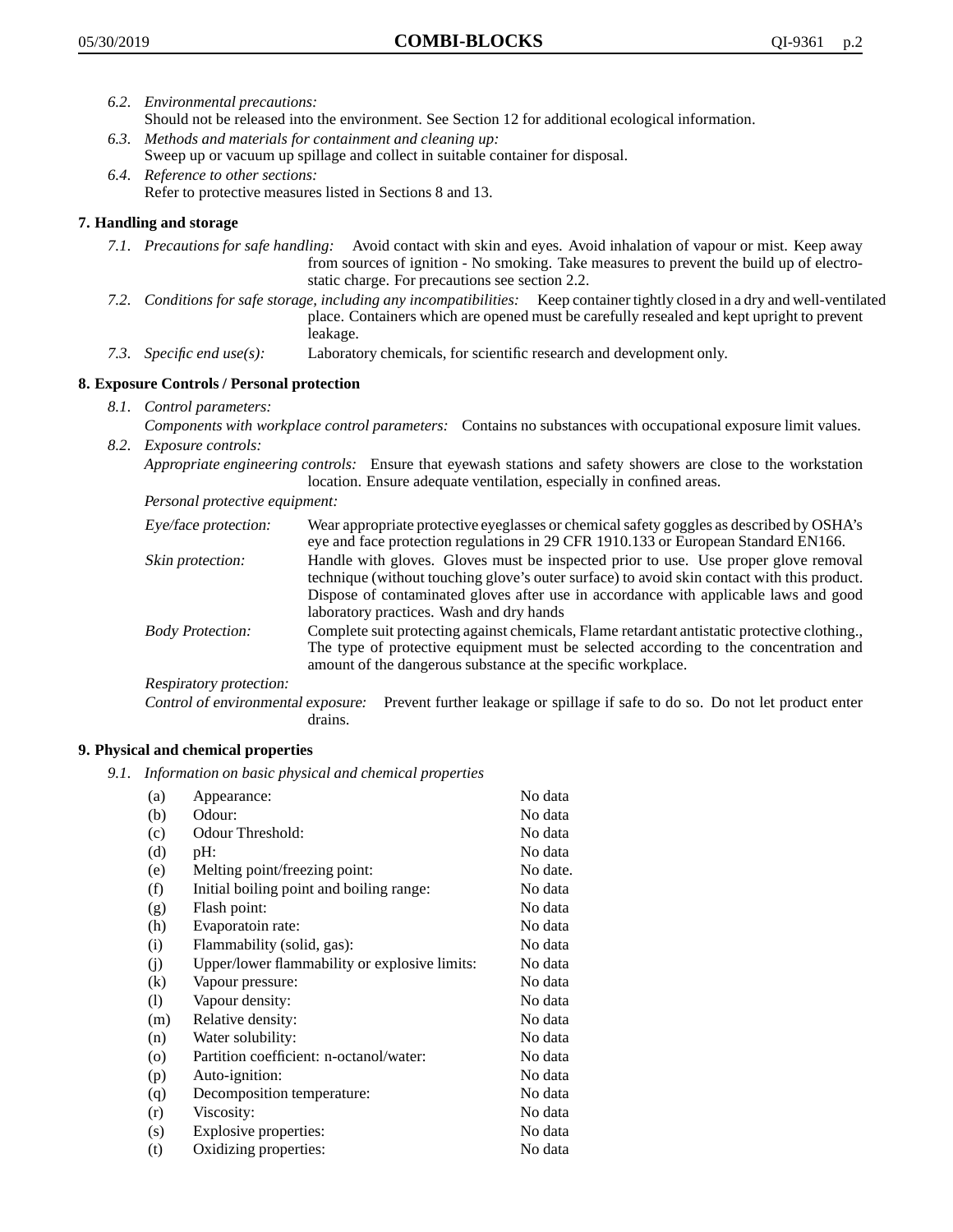*9.2. Other safety information:*

| Formula          | $C_9H_{19}NO$ .ClH |
|------------------|--------------------|
| Molecular weight | 193.7              |
| CAS Number       | 1212377-79-1       |

## **10. Stability and reactivity**

- *10.1. Reactivity* No data
- *10.2. Chemical stability* Stable under recommended storage conditions.
- *10.3. Possibility of hazardous reactions* No data
- *10.4. Conditions to avoid*
- *10.5. Incompatible material* No data.
- *10.6. Hazardous decomposition products:*

Hazardous decomposition products formed under fire conditions: Carbon monoxide, nitrogen oxides, hydrogen chlo-

|                               | ride.          |
|-------------------------------|----------------|
| Other decomposition products: | No data        |
| In the event of fire:         | See Section 5. |

## **11. Toxicological information**

*11.1 Information on toxicological effects*

| Acute toxicity:                                                                  | ,,                                                                                                                                              |  |
|----------------------------------------------------------------------------------|-------------------------------------------------------------------------------------------------------------------------------------------------|--|
| Skin irritation/corrosion:                                                       | No data available.                                                                                                                              |  |
| Eye damage/irritation:                                                           | No data available.                                                                                                                              |  |
| Respiratory or skin sensitization:                                               | No data available.                                                                                                                              |  |
| Germ cell mutagenicity:                                                          | No data available.                                                                                                                              |  |
| Carcinogenicity:                                                                 | No data available.                                                                                                                              |  |
| Reproductive toxicity:                                                           | No data available.                                                                                                                              |  |
| Specific target organ system toxicity - single exposure:<br>No data available.   |                                                                                                                                                 |  |
| Specific target organ system toxicity - repeated exposure:<br>No data available. |                                                                                                                                                 |  |
| Aspiration hazard:                                                               | No data available.                                                                                                                              |  |
| Additional information:                                                          | To the best of our knowledge, the chemical, physical and toxicological proper-<br>ties of this substance have not been thoroughly investigated. |  |

## **12. Ecological information**

| 12.1. Toxicity                                              | No data available. |
|-------------------------------------------------------------|--------------------|
| 12.2. Persistence and degradability                         | No data available. |
| 12.3. Bioaccumulative potential                             | No data available  |
| 12.4. Mobility in soil                                      | No data available  |
| 12.5. Results of PBT and vPvB assessment No data available. |                    |
| 12.6. Other adverse effects                                 | No data available. |

## **13. Disposal Considerations**

*13.1. Waste treatment methods*

Product Arrange disposal as special waste, by licensed disposal company, in consultation with local waste disposal authority, in accordance with national and regional regulations. Contaminated packaging Dispose of as unused product.

#### **14. Transportation information**

*DOT (US), IMDG and IATA:*

No known hazard for air and ground transportation.

## **15. Regulatory information**

No chemicals in this material are subject to the reporting requirements of SARA Title III, Section 302, or have known CAS numbers that exceed the threshold reporting levels established by SARA Title III, Section 313.